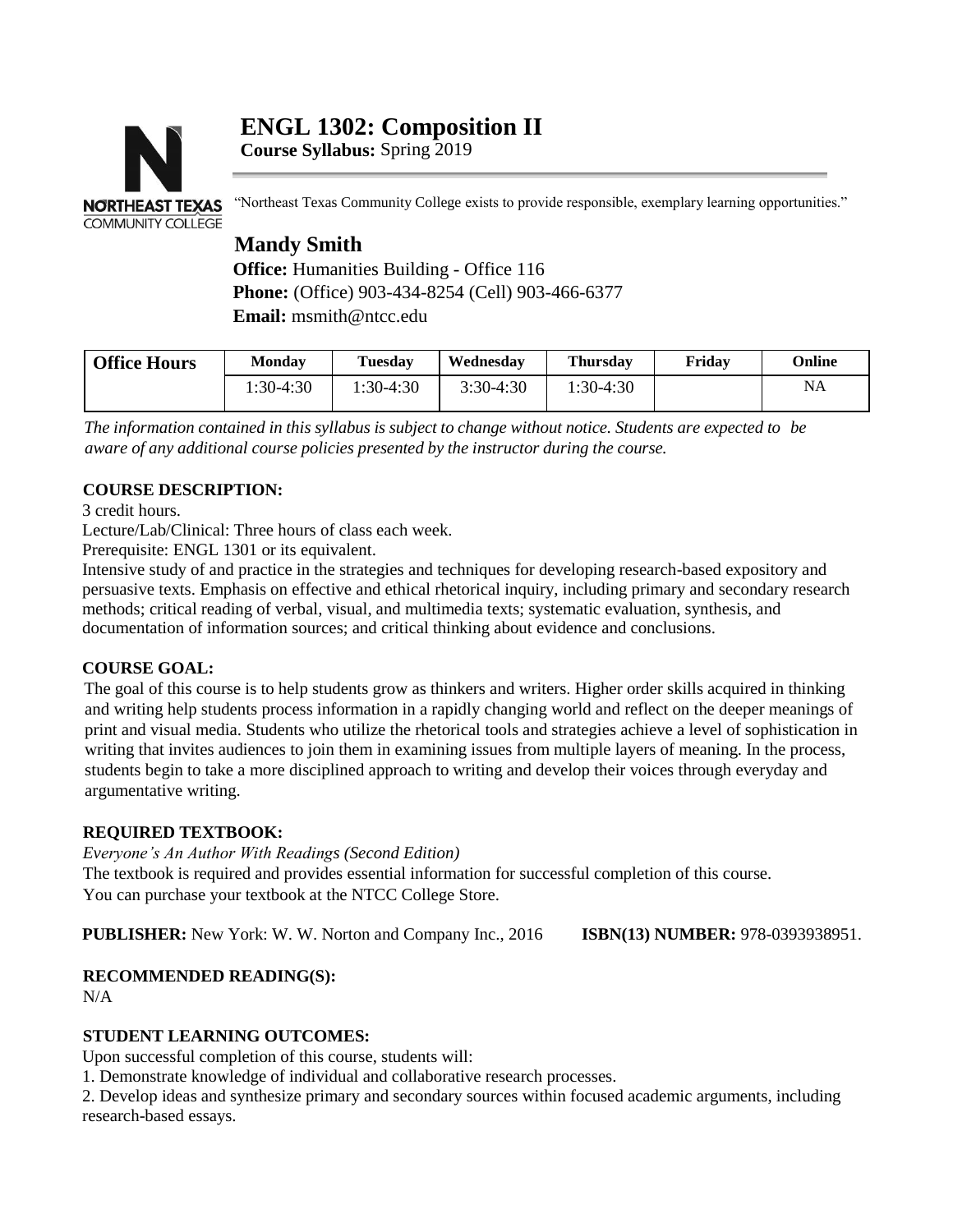- 3. Analyze, interpret, and evaluate a variety of texts for the ethical and logical uses of evidence.
- 4. Write in a style that clearly communicates meaning, builds credibility, and inspires belief or action.
- 5. Apply the conventions of MLA style used for specific academic writing.

#### **COURSE OBJECTIVES:**

Working in a spirit of inquiry and dialogue, upon successful completion of this course, you will:

- 1. Apply a variety of invention strategies that generate topics and ideas suitable for writing at an analytical level.
- 2. Apply a variety of organizational strategies that use critical thinking skills to develop a logical progression of ideas and supporting evidence.
- 3. Apply a variety of revision strategies that clarify and enhance the writer's approach to the topic.

#### **LECTURES & DISCUSSIONS:**

Lectures are supplemented by the reading assignments and videos watched in class and in-class writing assignments. You are required to read assignments and participate in classroom discussions and writing.

| Grade  | <b>Criteria</b>                                                                                                                                                                                                                                                                                                                                                                                                                                                                                                                                                                                                                                                                                                                                                                                                                                                                                                                                                                      |
|--------|--------------------------------------------------------------------------------------------------------------------------------------------------------------------------------------------------------------------------------------------------------------------------------------------------------------------------------------------------------------------------------------------------------------------------------------------------------------------------------------------------------------------------------------------------------------------------------------------------------------------------------------------------------------------------------------------------------------------------------------------------------------------------------------------------------------------------------------------------------------------------------------------------------------------------------------------------------------------------------------|
| 90-100 | The essay provides a well-organized response to the topic and maintains a central focus. The ideas are<br>expressed in appropriate language. A sense of pattern of development is present from beginning to end.<br>The writer supports assertions with explanation or illustration, and the vocabulary is well suited to an<br>academic paper. Sentences and phrasings within sentences reflect a command of standard written<br>English, including what constitutes a complete sentence. Grammar, punctuation, and spelling are almost<br>always correct.                                                                                                                                                                                                                                                                                                                                                                                                                          |
| 80-89  | The essay provides an organized response to the topic. The ideas are expressed in clear language most<br>of the time. The writer develops ideas and generally signals relationships within and between the<br>paragraphs. The writer uses vocabulary that is appropriate for the essay topic and avoids<br>oversimplifications or distortions. Sentences generally are complete and also grammatically correct,<br>although some grammatical errors may be present when sentence structure is particularly complex.<br>With few exceptions, punctuation, and spelling are correct.                                                                                                                                                                                                                                                                                                                                                                                                   |
| 70-79  | The essay shows a basic understanding of the demands of essay organization, although there might be<br>occasional digressions. The development of ideas is sometimes incomplete or superficial, but basic<br>logical structure can be discerned. Vocabulary generally is appropriate for the essay topic but at times is<br>oversimplified. Sentences reflect a sufficient command of standard written English to ensure reasonable<br>clarity of expression. Sentence fragments, fusions, and comma splices may be present. Grammar is<br>usually, although not always, correct. Common words are spelled correctly but more difficult words<br>may be misspelled.                                                                                                                                                                                                                                                                                                                  |
| 60-69  | The essay provides a response to the topic but generally has no overall pattern of organization OR<br>begins with a response to the topic but does not develop the response. Some paragraphs have adequate<br>structure, but ideas are often undeveloped or are repeated and/or seem to be presented randomly. The<br>writer generally does not signal relationships within and between paragraphs The writer uses informal<br>language frequently and writes in a conversational style when appropriate academic prose is needed.<br>Vocabulary seems limited and words may be misused. Sentences are often simplistic and lacking in<br>variety. Sentence phrasing obscures rather than enhances clarity of expression. The essay has recurrent<br>grammatical problems or has occasional problems <i>only</i> because of the narrow range of sentence and<br>language variety. Fragments, fusions, and comma splices are common. Punctuation, and spelling errors<br>occur often. |

## **EVALUATION CRITERIA FOR WRITING ASSIGNMENTS**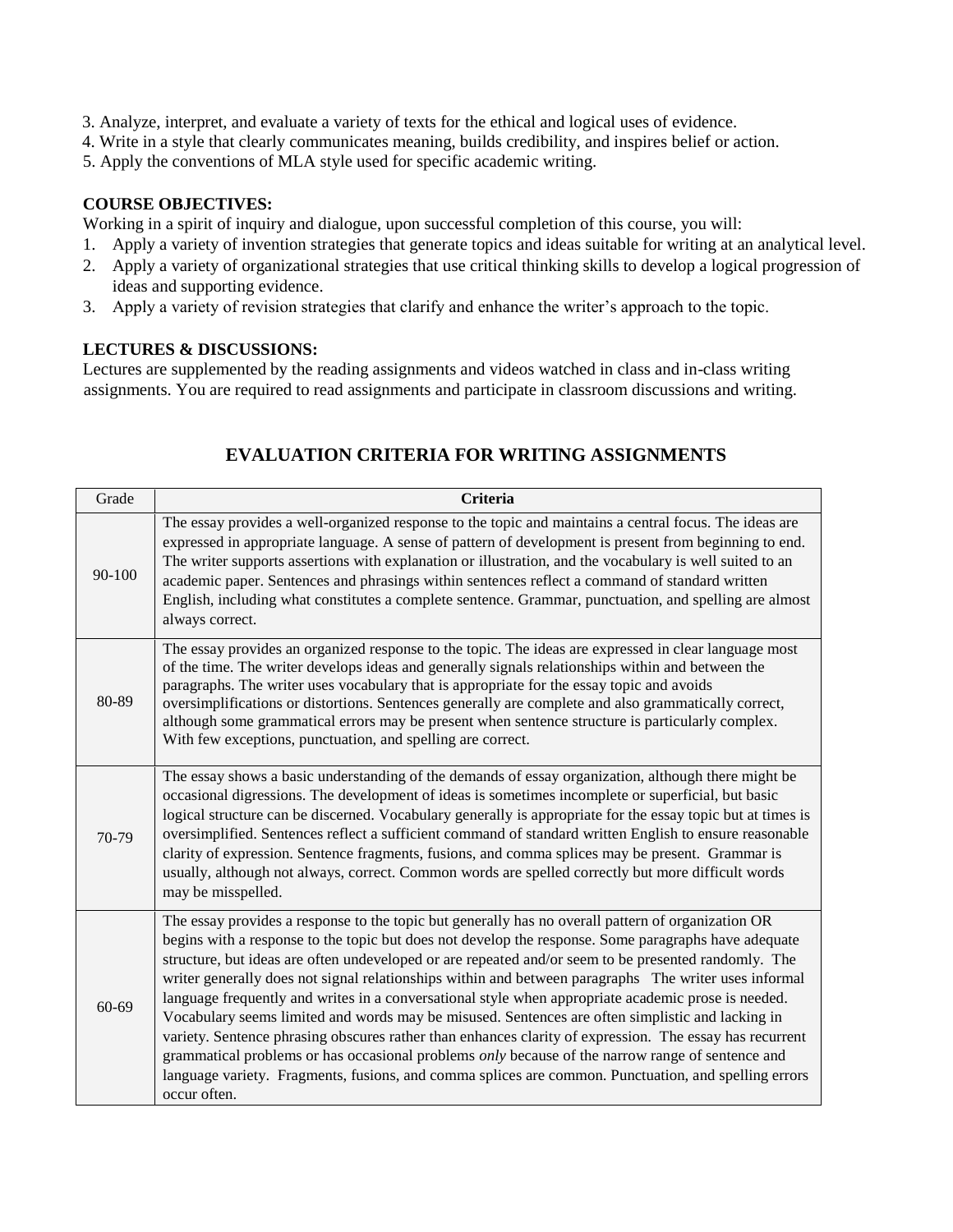|          | The essay suffers from general incoherence and has no discernible pattern of organization. It displays a |  |  |  |
|----------|----------------------------------------------------------------------------------------------------------|--|--|--|
|          | high frequency of error in the regular features of standard written English. Lapses in punctuation,      |  |  |  |
| Below 50 | spelling, and grammar often frustrate the reader. Or, the essay is so brief that any reasonably accurate |  |  |  |
|          | judgment of the writer's competence is impossible.                                                       |  |  |  |

#### **COURSE/ASSIGNMENTS GRADES**:

Your assignments will be evaluated using the following point values: Three Essay Assignments @ 100 points each 300 Points Reading/Writing Journal 100 Points One Research Essay 200 Points Research project assignments (survey 25 pts., outline 25 pts. annotated bibliography 50 pts.) 100 Points Four Peer Reviews @ 25 points each 100 Points Four Turnitin Rough Draft Assignments @ 25 points each 100 Points Research presentation 100 Points Total 1000 Points

#### **COURSE EVALUATIONS:**

Toward the end of the course you will be asked to complete an online course evaluation. Students are encouraged to fill out an online evaluation for each of their courses. This will be your opportunity to share important feedback on each of the courses you take at NTCC and the faculty member who teaches the class. Please watch for info about the evaluation on your NTCC email account and make sure you participate in evaluating your experiences in the classroom.

#### **ASSIGNMENTS:**

Conscientious and timely completion of reading and writing assignments is essential for success in this English course. All papers must be typed in MLA format, saved as a word document or as rich text format (rtf.) and submitted on the due date.

#### **WRITING ASSIGNMENTS:**

Please follow these instructions when writing your papers:

- Writing assignments must be typed in MLA format (see chapter 13).
- Use Times font and font size of 12 pt.
- Double-space.
- Essay writing assignments are usually two to three pages in length with the exception of the research paper, which is 8 to 10 pages in length.
- Pay attention to spelling, grammar, and punctuation.
- Due dates for all reading and writing assignment will be assigned during class and will also be are noted in the class calendar.
- Submit your rough drafts through the Turninit assignments on Blackboard. Your final drafts should be printed and turned in to the instructor during class on the due date.
- Graded papers will be returned within two weeks of receipt or before your next essay is due. Your essays will be graded holistically based on the essay-scoring rubric.
- **Late papers are only accepted at the instructor's discretion. Emergency situations will be handled on an individual basis.**

#### **READING ASSIGNMENTS:**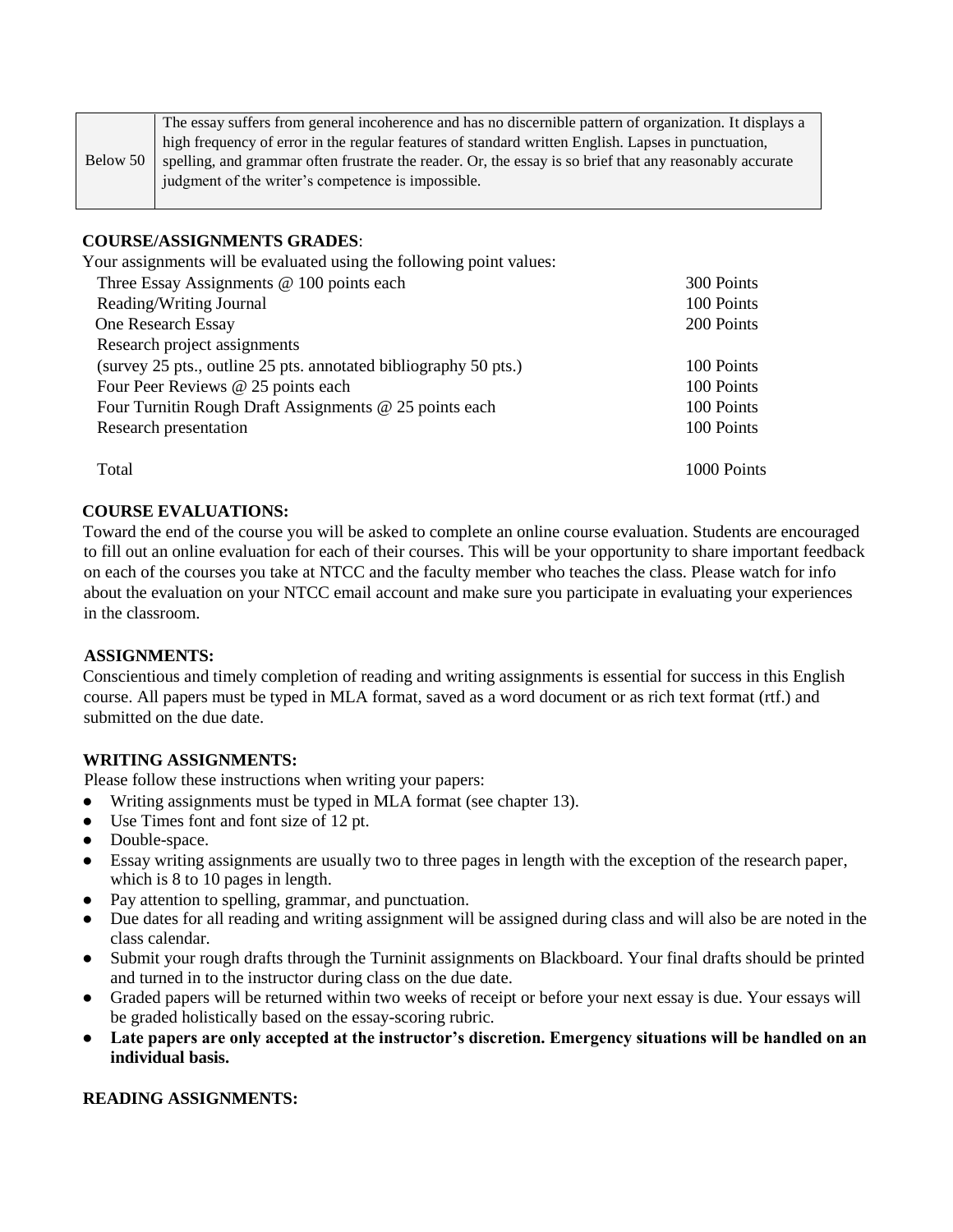**Students are expected to read all reading assignments before coming to class. You will be required to respond to readings in their writing journal and during class discussions. Failure to read and respond effectively to the reading assignments will affect your grade in the course.** 

#### **IN-CLASS WRITING ASSIGNMENTS:**

Students may be asked to write on a variety of topics during class time. The work will be generated throughout the semester and submitted through the student's reading/writing journal.

#### **STUDENT RESPONSIBLITIES AND EXPECTATIONS:**

#### **COURSE EXPECTATIONS**:

To complete this course successfully, you should do the following:

- Read all of the textbook assignments.
- Participate actively and meaningfully in all group discussions.
- Prepare and submit all writing assignments on time.
- Attend class regularly.

#### **STUDENT RESPONSIBILITIES:**

Please try to make it to class on time. Many times we begin writing and reading assignments at the start of class; if you're late you **will not** be able to make up those assignments. You **MUST** bring your textbook, paper and writing utensil to class. This is an English composition course; therefore we will be reading the text and writing in class. You will not be successful in this class without the appropriate materials.

Please don't engage in casual conversations during our lecture, discussion and group times or while we're working on other assignments. I reserve the right to act as necessary to maintain a productive class environment, including asking disruptive students to leave, and in extreme circumstances, dropping chronic disruptors from my course. I will not tolerate uncivil behavior toward other class members during class discussions. **Please do not use cell phones, tablets or computers during class unless the device is being used as a part of the classwork.**  Please inform me at the beginning of the semester if you plan to use a digital copy of the textbook.

## **ATTENDANCE/PARTICIPATION POLICY:**

Attendance will be taken daily either orally or by a sign-in sheet. If you come to class late, it is **YOUR**  responsibility to make sure that the instructor counts you in attendance for that day. Students who miss more than five class periods will be subject to failure in this course.

#### **WITHDRAWAL POLICY/DATE:**

IT IS YOUR RESPONSIBILITY TO DROP A COURSE OR WITHDRAW FROM THE COLLEGE. FAILURE TO DO SO WILL RESULT IN RECEIVING A PERFORMANCE GRADE, USUALLY A GRADE OF "F."

## **NTCC ACADEMIC HONESTY STATEMENT:**

"Students are expected to complete course work in an honest manner, using their intellects and resources designated as allowable by the course instructor. Students are responsible for addressing questions about allowable resources with the course instructor. NTCC upholds the highest standards of academic integrity. This course will follow the NTCC Academic Honesty policy stated in the Student Handbook."

#### **ACADEMIC ETHICS:**

The college expects all students to engage in academic pursuits in a manner that is beyond reproach. Students are expected to maintain complete honesty and integrity in their academic pursuit. Academic dishonesty such as cheating, plagiarism, and collusion is unacceptable and may result in disciplinary action. Refer to the student handbook for more information on this subject.